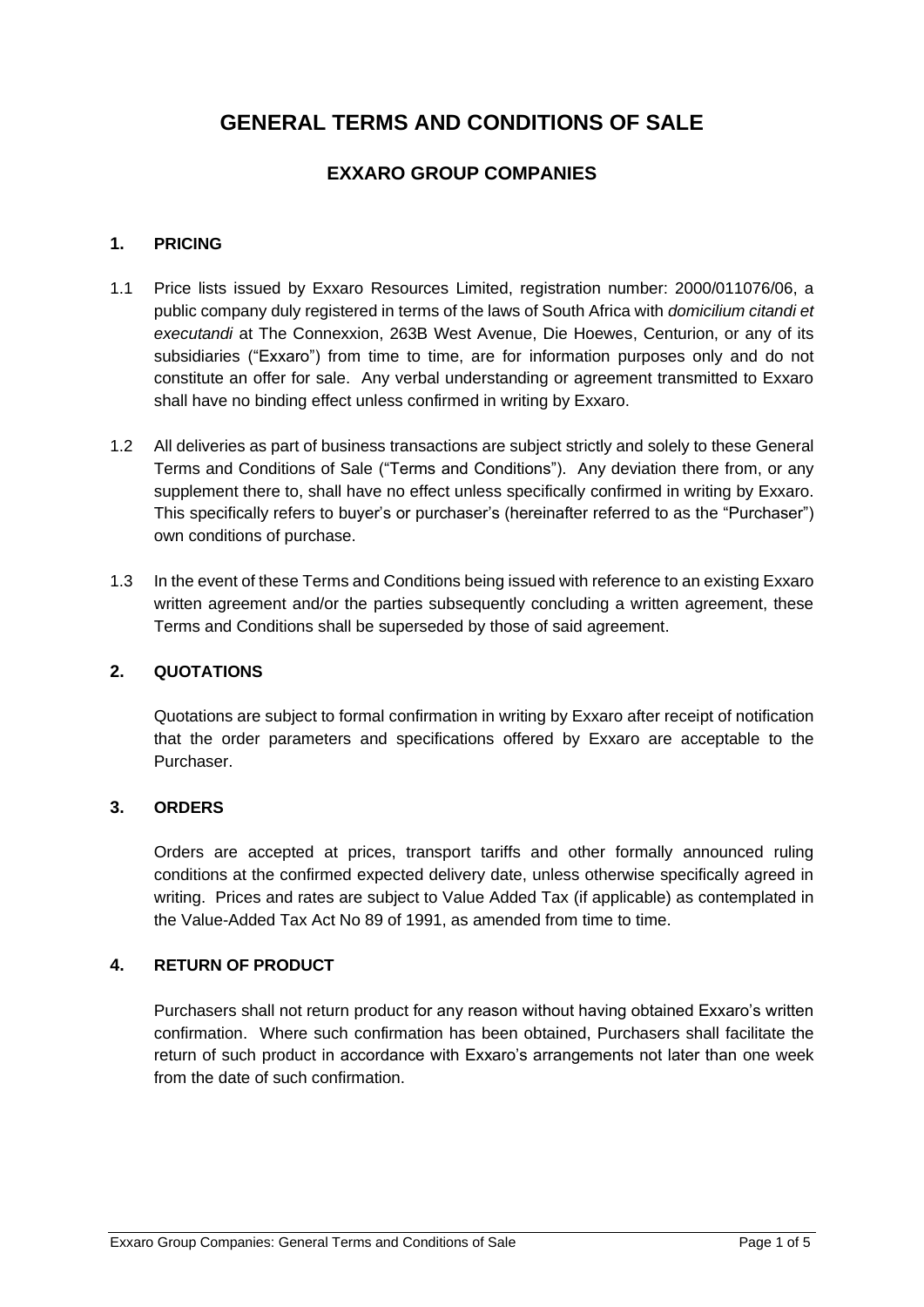## **5. CLAIMS**

Claims in respect of shortages shall be made in writing immediately upon receipt of a consignment of product, and no claim for any shortages will be recognised unless lodged with Exxaro within 2 (two) days of receipt of the consignment in respect of which a shortage is alleged. In the event of non-delivery of any consignment, whether by rail or road, Purchasers shall notify Exxaro thereof in writing within seven days (if by rail) and within two days (if by road) of the date of when consignment of product should have been received by the Purchaser.

## **6. PAYMENT TERMS**

- 6.1 In terms of Exxaro's standard payment terms and where a credit agreement has been arranged between the parties, payment shall be due and reflected in Exxaro's nominated bank account on the 30th (thirtieth) day from the date of either statement or invoice, which shall be deemed to be the due date. Should the last day of the month fall on a Saturday, Sunday and/or public holiday, payment should be effected on the previous business day to ensure that it will reflect in Exxaro's nominated bank account within the 30th (thirtieth) day from the date of either statement or invoice.
- 6.2 Purchasers shall not under any circumstances be entitled to deduct or set-off any amount from or against amounts due as indicated in Exxaro's invoice.
- 6.3 Failure to settle an account by the due date shall entitle Exxaro to charge the Purchaser interest at a rate three-percentage point above the ruling prime overdraft rate as determined by Absa Bank of South Africa. Furthermore, Exxaro may elect to cease deliveries of any other orders until the account has been settled in full.
- 6.4 No interest will be payable to the Purchaser because of any advance payment.

## **7. WEIGHT DETERMINATION**

- 7.1 Where Exxaro is responsible to arrange the transport, this will be on a DAP basis, means "Delivered at Place" as defined in terms of the rules of the "Incoterms ® 2020 ICC Publication 723E". As the road truck with product is delivered at the Purchaser's site, such site's weight shall be used as final and binding. Where the site does not have a calibrated assized weighbridge, Exxaro's weighbridge at point of dispatch of product shall be used as final and binding.
- 7.2 Where the Purchaser is responsible to arrange the transport, this will be on a FCA basis, means "Free Carrier" as defined in terms of the rules of the "Incoterms ® 2020 ICC Publication 723E". Exxaro's weighbridge at point of dispatch of product shall be used as final and binding.
- 7.3 Any discrepancy of >3% (greater than 3 percent) between the weighbridges at point of loading road trucks at Exxaro's mine and the point of off-loading road trucks at the Purchaser's site, is to be investigated further and discussed between the parties, with an appropriate solution to be agreed.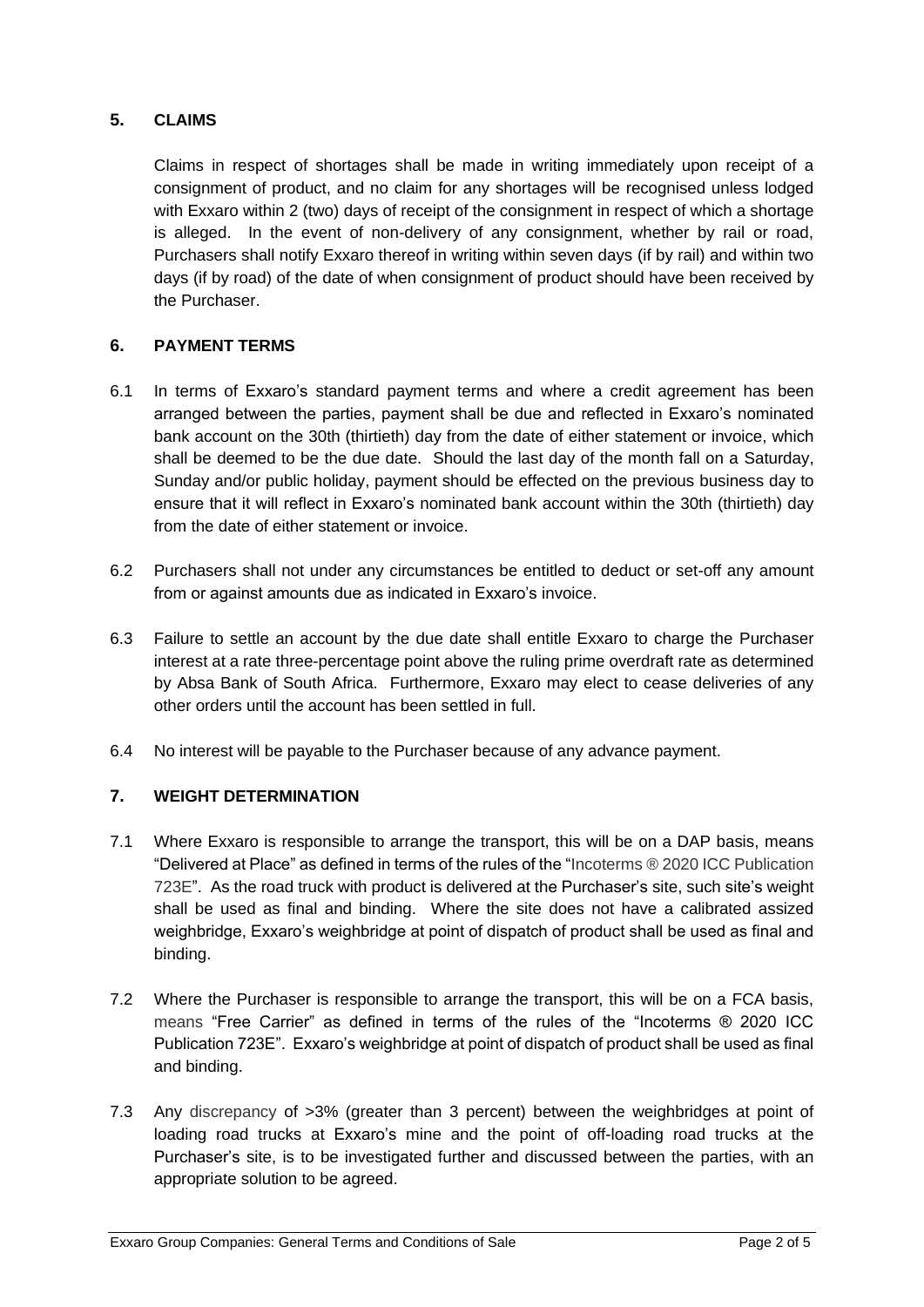7.4 All logistical costs is for the Purchaser's account.

#### **8. WARRANTY AND LIMITATIONS**

Exxaro undertakes to see that product supplied will conform to specifications and/or to any requirements specifically accepted by Exxaro on confirmation of each purchase order.

#### **9. LIMITATION OF LIABILITY**

- 9.1 Exxaro shall not be liable or responsible for any indirect, consequential, incidental or contingent damages, including but not limited to such loss of profit arising out of a breach of these Terms and Conditions.
- 9.2 Exxaro's liability being the sole remedy of the Purchaser shall be limited to compensating the Purchaser in its discretion either:
	- by way of credit, taking into account its scrap value in cases where it was agreed that product would not be returned to the Mine, plus transport charges incurred by the Purchaser in the delivery of product; or
	- replacement of the rejected product, to the required specification and delivered to the originally specified address.
- 9.3 Requests for either credit or for the replacement of product must be submitted together with the complaint, in all cases not later than five business days after initial delivery.

#### **10. DELIVERY DATES**

- 10.1 Dates or periods for delivery are approximate and are given for information only and shall under no circumstances be essential terms. A delay in delivery including delivery later than the date or dates provided in writing shall not constitute a breach and shall not entitle the Purchaser to avoid the written requirements or to any other remedy unless Exxaroa has guaranteed the date of delivery in a written warranty which expressly modifies the provisions of this condition.
- 10.2 Delivery is further subject to undisturbed production and/or delivery at the planned rate and regular supply of any required raw materials under the existing orders from Exxaro to third party suppliers. Any major disturbance of operations and cases of Force Majeure including but not limited to strike and lockout, shall entitle Exxaro to suspend delivery and/or terminate its delivery obligation. If such contingency continues for a period of more than 1 (one) month, then the Purchaser upon giving notice reasonably in advance shall have the right to refuse to take delivery of any purchased quantity so affected unless a substitute arrangement is made.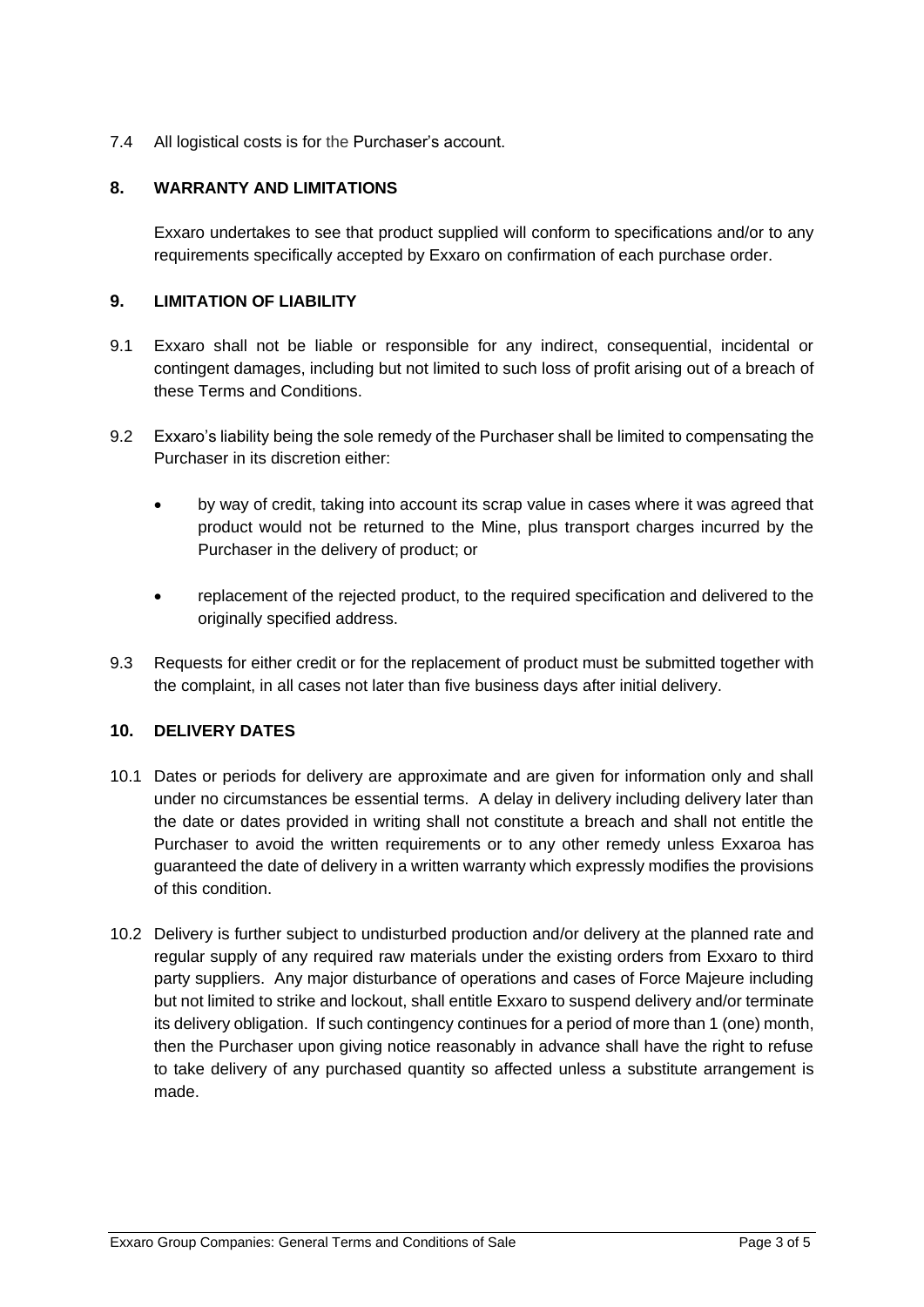#### **11. DELIVERY AND OWNERSHIP**

- 11.1 Exxaro retains the right to effect delivery by rail or road at the Purchaser's cost unless otherwise agreed in writing prior to placing an order.
- 11.2 Ownership of the product shall remain with Exxaro, until Exxaro has been paid in full thereof.
- 11.3 The risk of loss or damage shall pass to the Purchaser on delivery of the product at the specified address by Exxaro's transport contractor, or when control of the product is taken should the Purchaser's transport contractor be responsible for delivery.

### **12. OWN TRANSPORT**

- 12.1 Should the Purchaser wish to appoint their own transporter to effect delivery of the product, written approval has to be obtained from Exxaro. If approved, the Purchaser assumes all risk and/or responsibility for delivery and risk in the product transfer to the Purchaser, as soon as the Purchaser takes control of the product.
- 12.2 The Purchaser shall have no claim against Exxaro who shall not be bound by any terms or conditions contained in such contract of delivery. The Purchaser indemnifies Exxaro against all and any claims of whatsoever nature arising out of such contract/s.
- 12.3 Where a Purchaser fails to take delivery of the product tendered by Exxaro within 14 (fourteen) calendar days, the Purchaser will no longer be entitled to such product and Exxaro shall be entitled to offer such product into the market. Unless the Purchaser requests in writing that the product be held for an extended period of time and Exxaro agrees to such in writing.

#### **13. INDEMINITY**

The Purchaser hereby indemnifies Exxaro its directors, managers, agents and employees harmless against all claims, demands, damages, penalties, costs and any expenses to which Exxaro may become liable by reason of the Purchaser's breach of these Terms and **Conditions** 

#### **14. SUSPENSION GRANTS**

Exxaro is hereby granted the right to, without notice and without prejudice to any of its rights and without the insurance of any further liabilities as a result of such suspension, suspend deliveries of its products between Exxaro and the Purchaser or deliveries of any of its other products, if the Purchaser should fail to fulfil any of its obligations in terms of these Terms and Conditions or in connection with any further order by reason of any act of God, war (whether declared or not), force majeure, governmental control, storm, fire, strikes, lockouts, riots, epidemic, pandemic, civil commotion, breakdown or partial failure of plant or machinery, inevitable accident or any other circumstances beyond its control, Exxaro is prevented wholly or in part from fulfilling its obligations under these Terms and Conditions.